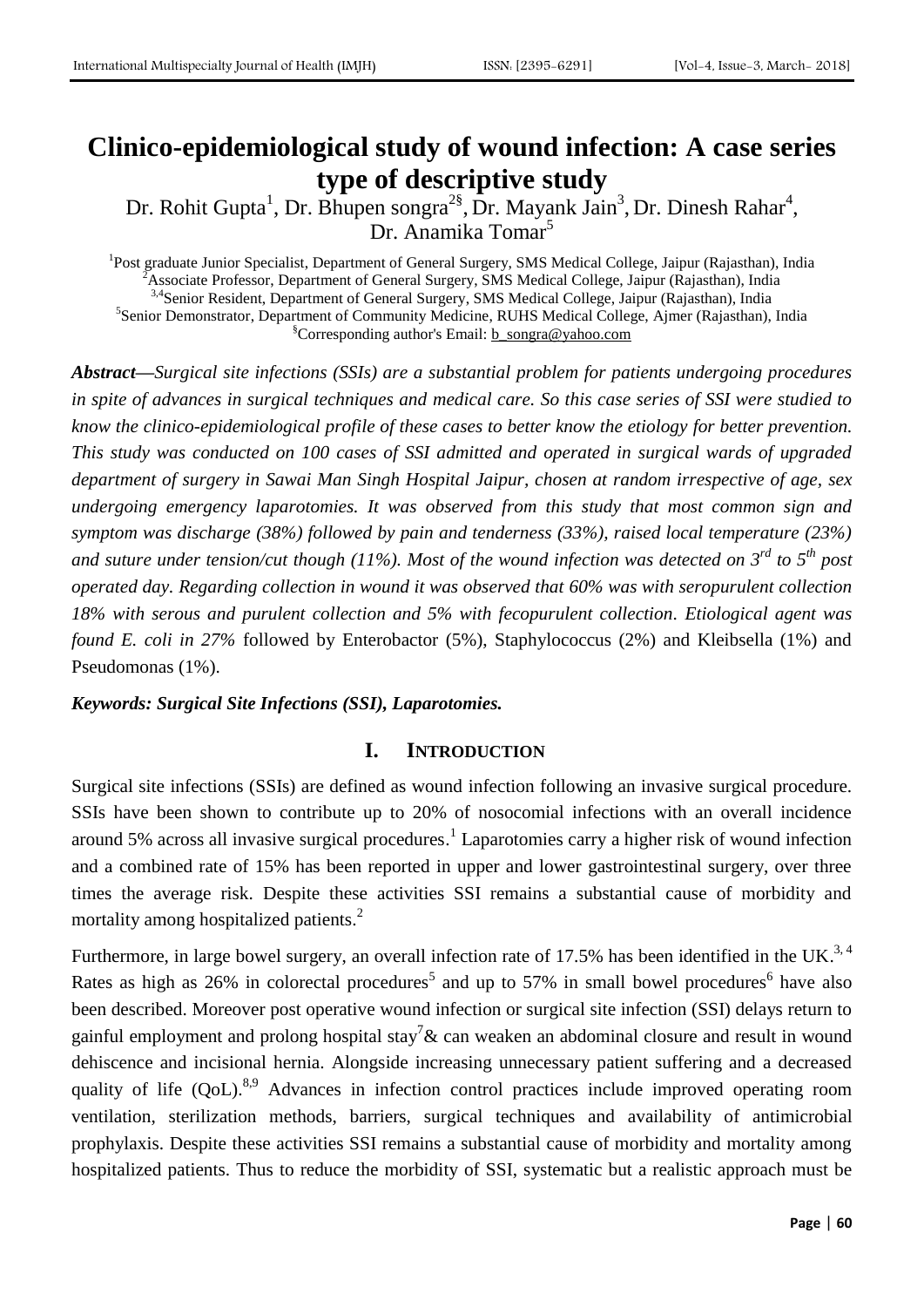applied with the awareness that this risk is influenced by characteristics of the patient, operation, personnel and hospital.

So this case series of 100 SSI cases was conducted to know the clinico-epidemiological profile of these cases to better know the etiology and better prevention.

## **II. METHODOLOGY**

This case series type of observational study was conducted in department of General Surgery, SMS Medical College, Jaipur (Rajasthan) India, on 100 operated emergency laparotomies with SSI attended and operated at surgery department this institute.

After getting approved from institutional ethical committee, this study was started in April 2016. For this study, study participants were chosen randomly irrespective of age, sex undergoing emergency laparotomies. Cases having any risk factpr for wound infection and who has not given written inform consent were excluded from study. After receiving patient in surgical ward detailed history was taken in all cases; systemic examination was then carried out and pre operative diagnosis was made by history and pre operative investigations. All patients of peritonitis (Primary and Secondary) undergoing emergency laparotomies were included in study. After making pre operative diagnosis cases were operated and thorough irrigation of peritoneal cavity and surgical wound site by normal saline and proper haemostasis was done.

If the patient was already receiving intravenous antibiotic according to primary pathology, the same antibiotic was continued. The patients who were not receiving any antibiotics were started on broad were available. Later on the antibiotic were changed according to sensitivity reports and degree of wound infection if needed. Amount of discharge was recorded daily. Drain was removed when it stopped draining or the output was 5ml. or less which ever falls earlier. The sutures were removed before discharge from hospital. Patient was followed up to 30 days post operatively follow up either in OPD or through correspondence. Consultant and senior resident under their direct supervision treated all patients. Subsequently clinically faculty and residents under clinical faculty were retained in the use of this procedure and assisted in the treatment and management of these patients.

Data regarding pre-operative, intra operation and post operative period were also collected. Data thus collected were compiled as master chart in MS EXCEL 2010 worksheet. Qualitative data were expressed in percentage and proportion. Quantitative data were expressed in mean and standard deviation.

## **III. RESULTS**

Among all 100 SSI cases, majority of the case were in the age group 40-50 years. The youngest patient was 25 years and the oldest patient was 75 years old and the mean age of patients was 48.4 years. Majority were females i.e. 98% only 2% were male. Among females 57.14% of the patients were postmenopausal. A total of 66% of cases were from rural background and 34 (34%) were from urban background with the ratio of 1.9:1. (Table 1)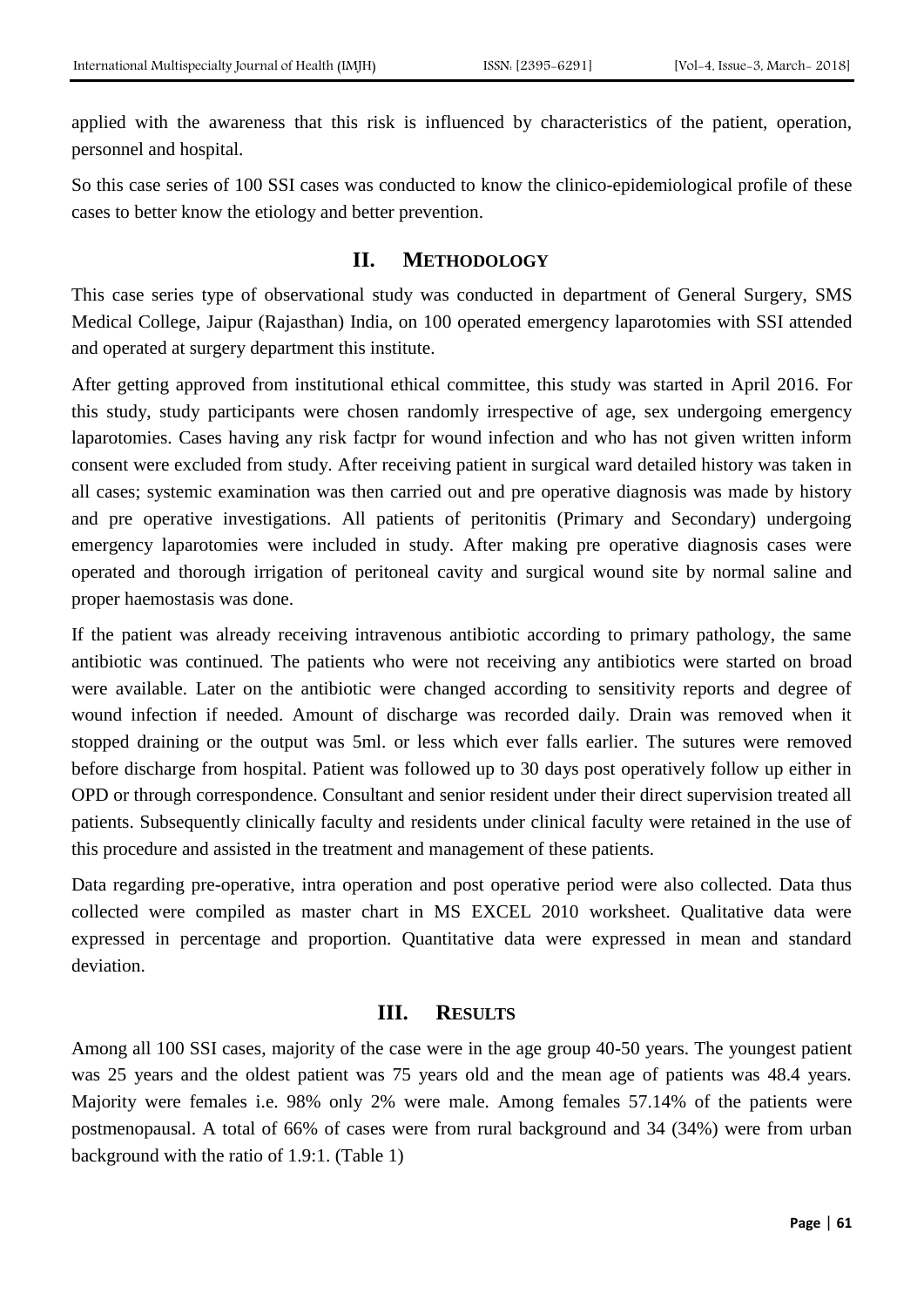| <b>S. No.</b>  | $\overline{\phantom{a}}$<br>---<br><b>Variable</b> |                 | $\sim$<br><b>Number</b> | $\frac{0}{0}$  |
|----------------|----------------------------------------------------|-----------------|-------------------------|----------------|
|                | Age (in Years)                                     | $20 - 30$       | 10                      | 10             |
|                |                                                    | $31 - 40$       | 16                      | 16             |
|                |                                                    | $41 - 50$       | 32                      | 32             |
|                |                                                    | 51-60           | 20                      | 20             |
|                |                                                    | 61-70           | 14                      | 14             |
|                |                                                    | 71-80           | 8                       | 8              |
| $\overline{2}$ | <b>Sex</b>                                         | Male            | $\overline{2}$          | $\overline{2}$ |
|                |                                                    | Female          | 98                      | 98             |
| 3              | <b>Menopausal Status</b>                           | Pre-Menopausal  | 42                      | 42.85          |
|                |                                                    | Post-Menopausal | 56                      | 57.15          |
| 4              | <b>Residence</b>                                   | Rural           | 66                      | 66             |
|                |                                                    | Urban           | 34                      | 34             |

**Table 1 Bio-socio-demographic distribution of SSI cases (N=100)**

Most common sign and symptom was discharge (38%) followed by pain and tenderness (33%), raised local temperature (23%) and suture under tension/cut through (11%) and majority (60%) had seropurulent type of collection followed by Serous and purulent and Fecopurulent. (Table 2)

**Table 2 Clinical profile of SSI cases (N=100)**

| <b>S. No.</b> |                           | <b>Number</b>                    | $\frac{0}{0}$ |    |
|---------------|---------------------------|----------------------------------|---------------|----|
|               | Signs & Symptom           | Discharge                        | 38            | 38 |
|               |                           | Pain and Tenderness              | 33            | 33 |
|               |                           | Raised local Temperature/Fever   | 23            | 23 |
|               |                           | Suture under tension/Cut through |               |    |
|               | <b>Type of Collection</b> | Seropurulent                     | 60            | 60 |
|               |                           | Serous and purulent              | 18            | 18 |
|               |                           | Fecopurulent                     |               |    |

Out of the 100 operated cases, a majority 80 (80%) underwent classical modified radical mastectomy (MRM). Six (6%) toilet mastectomies or palliative mastectomies were done, all these cases had fungating masses. Simple mastectomy was done in 14 (14%) patient. Out of 100 operated cases, 56 (56%) were operated by surgical oncologists while the remaining 44 (44%) were operated by general surgeons. (Table 3)

**Table 3 Distribution of SSI cases according to type of operation done (N=100)**

| <b>S. No.</b> | <b>Type of Operation</b>                       | <b>Number</b> | $\frac{1}{2}$ |
|---------------|------------------------------------------------|---------------|---------------|
|               | Simple mastectomy                              | 14            | 14            |
|               | Classical modified radical mastectomy (MRM)    | 80            | 80            |
|               | Toilet mastectomies or palliative mastectomies |               |               |

Out of total SSI, 27% caused by E.coli, 5% by Enterobactor, 2% by Staphylococcus and 1% by Kleibsella and Pseudomonas each. (Table 4).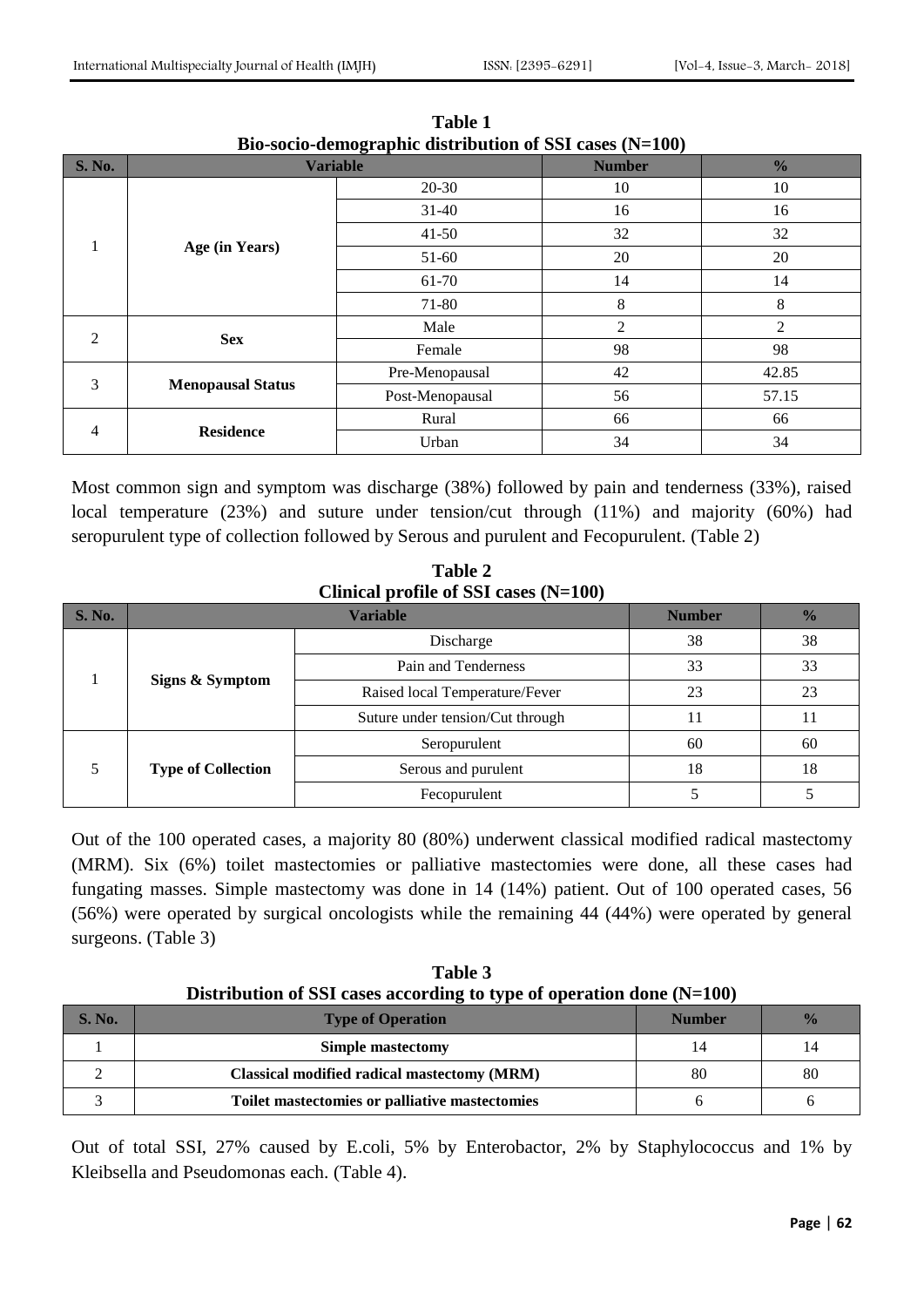| Distribution of SSI cases according to etiological agent $(N=100)$ |                                  |               |               |  |
|--------------------------------------------------------------------|----------------------------------|---------------|---------------|--|
| <b>S. No.</b>                                                      | <b>Type of etiological agent</b> | <b>Number</b> | $\frac{0}{0}$ |  |
|                                                                    | E Coli                           |               | $\sim$        |  |
|                                                                    | <b>Enterobactor</b>              |               |               |  |
|                                                                    | <b>Staphylococcus</b>            |               |               |  |
|                                                                    | Kleibsella                       |               |               |  |
|                                                                    | <b>Pseudomonas</b>               |               |               |  |

**Table 4**

# **IV. DISCUSSION**

Surgical wound infection continues to be a major cause of morbidity and mortality in surgical practice despite per operative broad – spectrum antibiotic coverage. Even though complete elimination of wound infection is not possible, a reduction of the wound infection rate to a minimum level could have marked benefits in terms of both patient comfort and resources used.

Conventional methods of treating purulent wound collection remain open drainage followed by repeated dressings for weeks. Followed by secondary intention.<sup>10</sup> This method of treatment increases the time spent by the patient in the hospital staff for the care of the wound. Wound healing is the continuum of complex interrelated biological process at the molecular level. Healing is divided into the following phases for descriptive purposes; inflammatory phase, proliferative phase and maturation phase. The wound continuously undergoes remodeling to try to achieve a state similar to that prior to injury. The wound has 70 -80% of its original tensile strength at 3-4 months postoperative. For this methodical process of wound healing to take place, the local environment of the wound should be healthy. Evidence indicates that if a wound is not allowed to drain freely blood body fluids put and necrotic material will collect in the wound providing a growth medium for microorganisms. Surgical wound drainage is recognized as a key element in facilitating the healing process. Since time immemorial this surgical drainage was followed by daily dressings and healing by secondary intention. So prevention of surgical site wound infection is far more practical than treating them once they have become established.

In this study, majority of the SSI case were in the age group 40-50 years with mean age of patients was 48.4 years with clearcutt female preponderence 98% v/s 2%. A total of 66% of cases were from rural background and 34 (34%) were from urban background with the ratio of 1.9:1. Well comparable findings were of Masood A etall<sup>11</sup> who reported that patients in the age group 51-60 years were infected more than those in the younger age groups. Other authors like Scott etall<sup>12</sup> and Perl  $TM<sup>13</sup>$  also made almost similar observations and found that increased age was associated with an increased probability of an post-operative wound infection.

In present study, majority 80 (80%) underwent classical modified radical mastectomy (MRM). Six (6%) toilet mastectomies or palliative mastectomies were done, all these cases had fungating masses. Simple mastectomy was done in 14 (14%) patient. Out of 100 operated cases, 56 (56%) were operated by surgical oncologists while the remaining 44 (44%) were operated by general surgeons.

In a study conducted by Rajendra etall<sup>14</sup> reported that Prostatectomy cases had post-operative wound infection followed by Intestinal surgery (42.11%), Cholecystectomy (33.33%) but the difference distribution of proportion of these cases as per type of operation was not significant (p>0.05). In contrast to this many authors<sup>11,13</sup> found that proportion of cases with post-operative infected wound depend upon the type of surgery.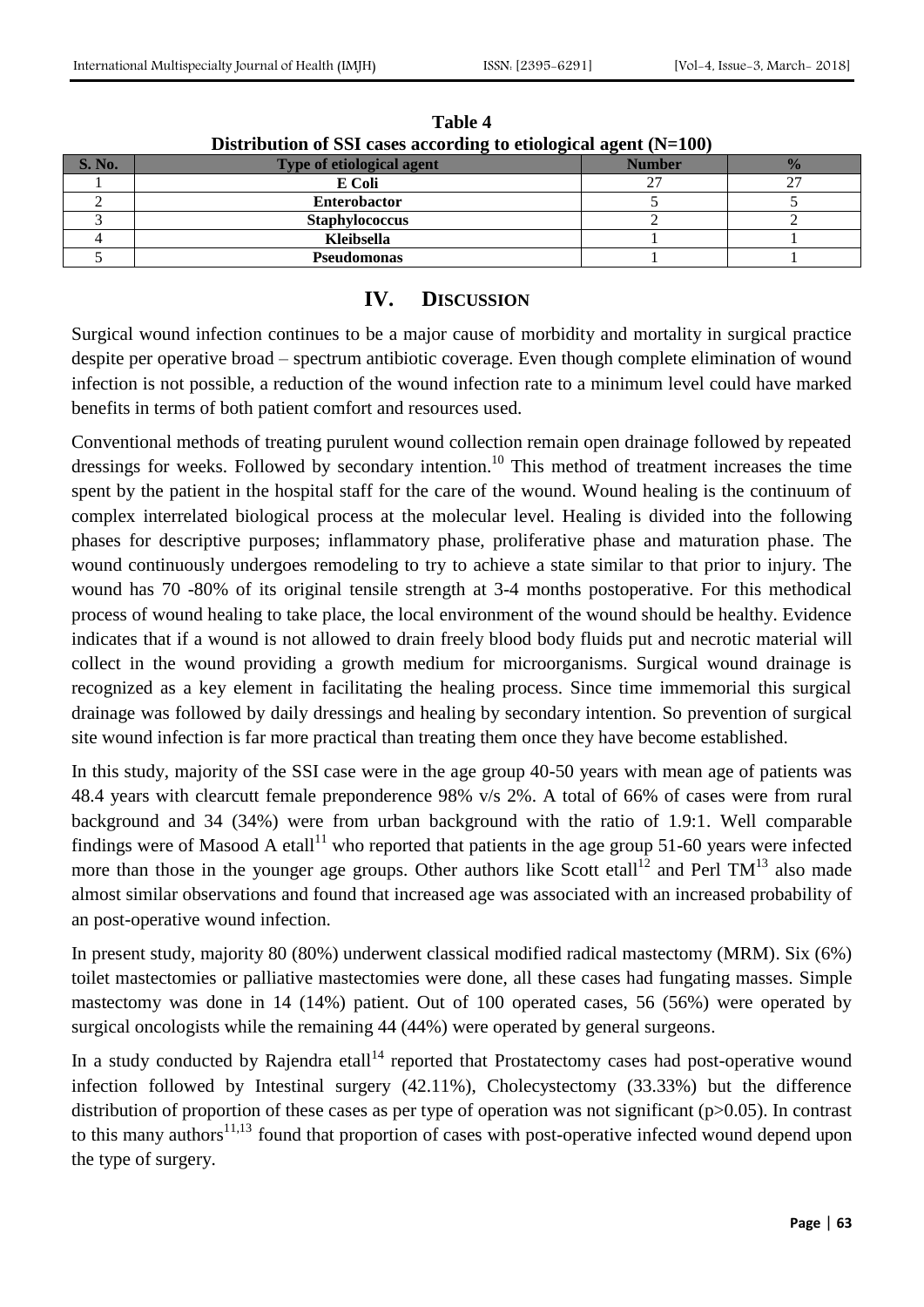Simultaneously it was observed in the present study that all the cases operated in emergency so having post operative wound infection. This observation was supported by Rajendra etall<sup>14</sup> who also reported that operation done in emergency have significantly more infection in post-operated wound. It is also well supported by Michalopoulos A etall<sup>15</sup> who reported that emergency surgical procedures were more susceptible to infection ( $p = 0.08$ ) than scheduled procedures.

In this study, out of total SSI, 27% caused by E.coli, 5% by Enterobactor, 2% by Staphylococcus and 1% by Kleibsella and Pseudomonas each. Almost similar observations were made by Rajendra etall<sup>14</sup> who also found maximum proportion of causative agent found in post-operative infected wound was Staphylococci (90.48%) followed with Streptococci, E. Coli, Klebsella and Pseudomonas. Masood etall<sup>11</sup> also observed the common organisms involved in the SSI were Staphylococcus aureus, E. coli, Streptococcus pyogenes and Pseudomonas group. Arora etall<sup>16</sup> also have reported Staphylococcus *aureus* has been described as the most common single pathogen involved in postoperative wound infections.

## **V. CONCLUSION**

This study concludes that sign of inflammation were marked in post operative wound collection. In this series only 23% patients have raised local temperature, while 11% of patients have stitch line cut through. Most of the patients have discharge and local tenderness, which made the surgeon suspect, wound collection. The post operative wound collections may vary from simple serous to seropurulent/purulent/fecopurulent collection. In this series, 60% have seropurulent collection. 18% have purulent and 5% serous collection. E.coli and Enterobactor were the major organism in post operative wound infections following infective laparotomies.

#### **CONFLICT OF INTEREST**

None declared till now.

#### **REFERENCES**

- [1] NICE. Clinical Guideline 74—prevention and treatment of surgical site infection. NICE, October 2008, http://www.nice.org.uk/nicemedia/ pdf/CG74NICEguideline.pdf.
- [2] Watanabe A., Kohnoe S., Shimabukuro R., et al. Risk factors associated with surgical site infection in upper and lower gastrointestinal surgery. Surgery Today. 2008;38(5):404–412. doi: 10.1007/s00595-007-3637-y. [PubMed] [Cross Ref]
- [3] HPS. Surveillance of Surgical Site Infection. Annual Report for Procedures Carried out from: January 2003–December 2011. Glasgow City, UK: Health Protection Scotland; 2012. http://www.documents.hps. scot.nhs.uk/hai/sshaip/publications/ssi/ssi-2011.pdf.
- [4] Health Protection Agency. Surveillance of Surgical Site Infections in NHS Hospitals in England, 2010/2011. Health Protection Agency; 2011.
- [5] Smith R. L., Bohl J. K., McElearney S. T., et al. Wound infection after elective colorectal resection. Annals of Surgery. 2004;239(5):599–607. doi: 10.1097/01.sla.0000124292.21605.99. [PMC free article] [PubMed] [Cross Ref]
- [6] Satyanarayana V., Prashanth H. V., Bhandare B., Kavyashree A. N. Study of surgical site infections in abdominal surgeries. Journal of Clinical and Diagnostic Research. 2011;5(5):935–939.
- [7] Astagneau P., Rioux C., Golliot F., Brücker G. Morbidity and mortality associated with surgical site infections: results from the 1997–1999 INCISO surveillance. The Journal of Hospital Infection. 2001;48(4):267–274.
- [8] Sharma A., Sharp D. M., Walker L. G., Monson J. R. T. Predictors of early postoperative quality of life after elective resection for colorectal cancer. Annals of Surgical Oncology. 2007;14(12):3435–3442. doi: 10.1245/s10434-007-9554 x. [PubMed] [Cross Ref]
- [9] Reichman D. E., Greenberg J. A. Reducing surgical site infections: a review. Reviews in Obstetrics and Gynecology. 2009;2(4):212–221. [PMC free article] [PubMed]
- [10] Robson MC Heggers JP surgical infection I single bacterial species of polymicrobic in origin surgery 1969,65;608